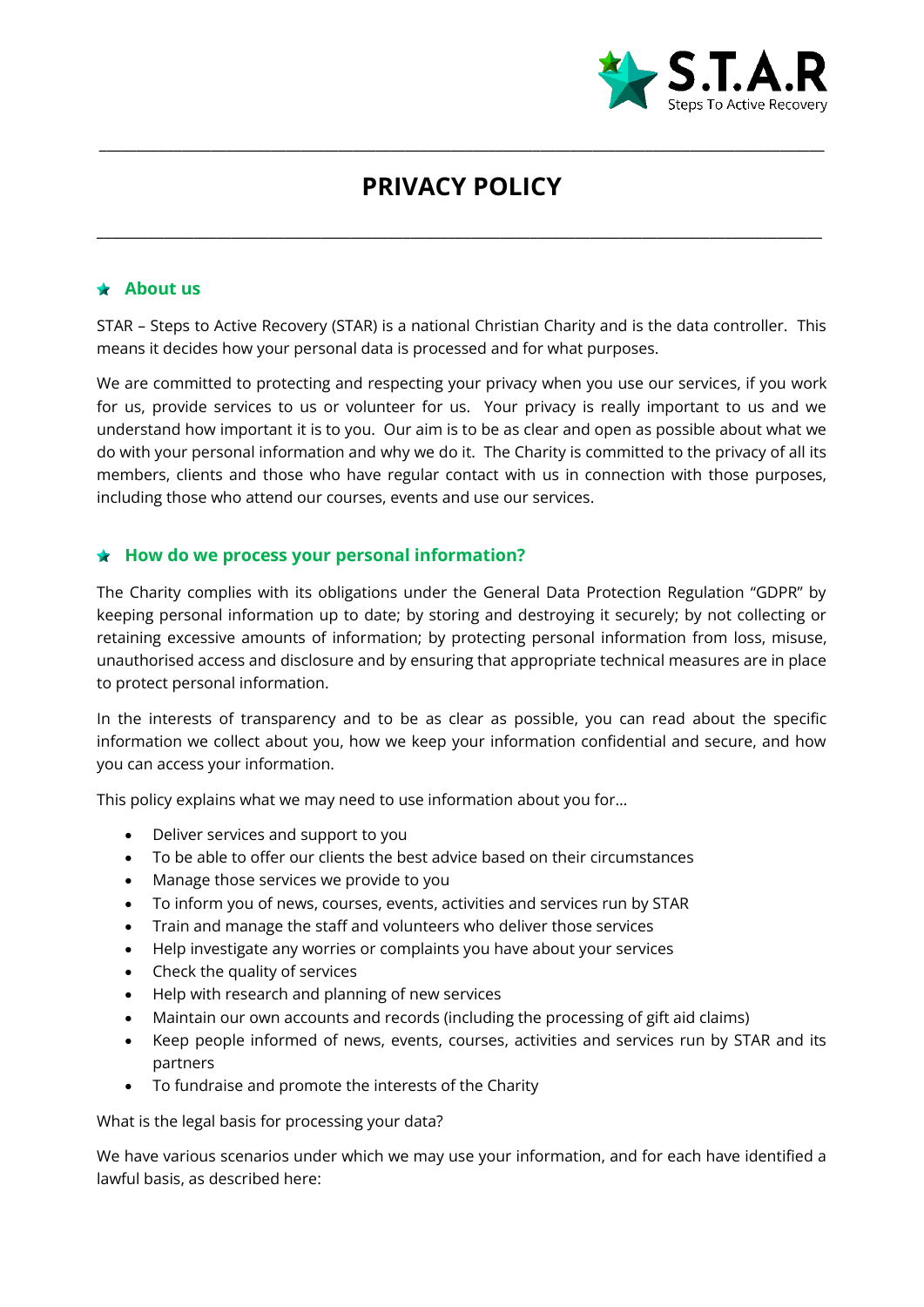# **Legitimate interest applies:**

- Where we maintain and process information about our members, guests, volunteers, former members and those who are in regular contact with us.
- Where you sign up for an event, course or group run by the charity and we communicate with you about that event or group.
- Where you have contacted us independently for information about the charity. In this context we will only use your contact details to respond to your enquiry unless you explicitly consent for us to use your information of another purpose.
- Where we need to communicate with you about:
	- $\checkmark$  Charity news, events, courses, services
	- $\checkmark$  A public-interest matter, for example to let you know if an event is cancelled due to bad weather or any other reason
	- $\checkmark$  A course, event, group that you are involved in as part of a serving team
- For good governance and accounting, for planning, analysis and developing new services, courses, groups, etc.

# **Legal obligation applies:**

- When you exercise your rights under data protection law and related disclosures
- Where we are required to maintain and report financial/accounting information for up to six years from the end of the tax year in which a financial transaction was processed. This would typically be in respect of donations you may make to the charity, or ticket payments for certain events or courses run by the charity.
- Where we are required to maintain attendance records at groups, courses or events for safeguarding purposes.

#### **Consent applies:**

 Where you have voluntarily subscribed to the charity's subscriber mailing list. You can unsubscribe from this list at any time using the unsubscribe link in the footer of those periodic emails.

#### **Sharing your personal information?**

The information we hold about you will be treated as strictly confidential and we will only share your data with third parties with your prior consent, or unless required to do so by law.

#### **How secure is your information?**

The charity uses a secure Charity Management System that is only accessible by authorised charity leaders, staff and group leaders. We have taken all practical and reasonable technical measures to ensure our administrative and processing activities are secure.

#### **How long do we keep your personal information?**

We keep data in accordance with the guidance set out by the GDPR. We endeavour to maintain only data that is relevant, accurate and up to date. We have internal processes to periodically review the data we hold and delete data that is no longer relevant to our purpose for processing. Specifically, we retain client and former client information while it is still current; Gift Aid declarations and financial data for up to 6 years after the calendar year to which they relate; and safeguarding records permanently.